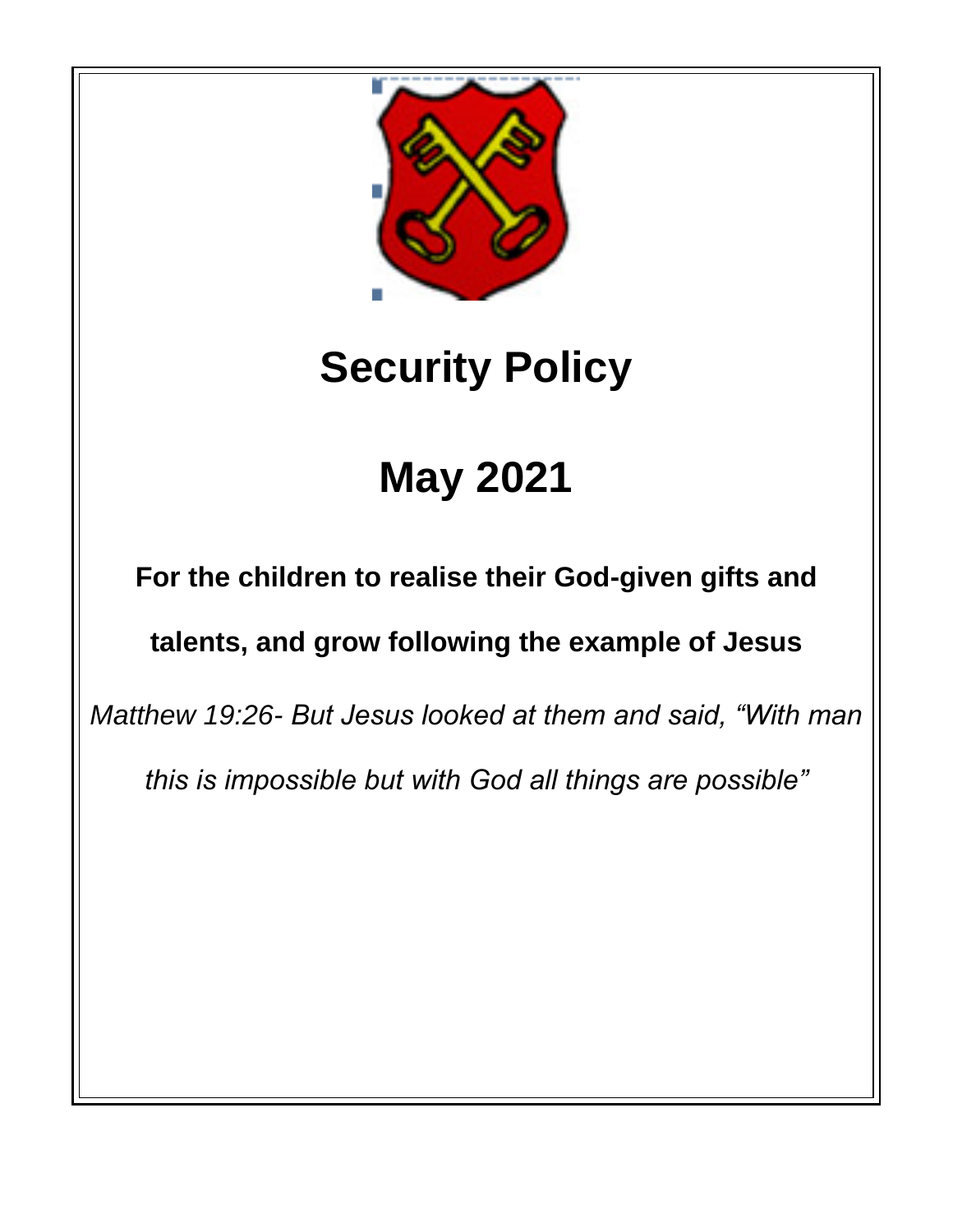At St Peter's School the security of staff, pupils and premises is taken very seriously.

# **Aims**

- To ensure that St Peter's School is safe for pupils, staff and visitors whilst they are on the premises.
- To ensure that the premises are secure from intruders whilst unoccupied.
- To ensure that valuable property is accounted for and kept securely.

*The School's premises are private property. Trespass and causing or permitting nuisance or disturbance on a school's premises is an offence under section 547 of the Education Act 1996. If any person causes a nuisance or disturbance, they may be removed from the premises and the Governors can bring proceedings under section 547 of the Education Act 1996.*

*The Governors at St Peter's School have a nominated person who has responsibility for Health and Safety. This is the Headteacher of the School. There is also a named governor who has responsibility to carry out checks that the Health and Safety Policy is being adhered to. Both of these report to the Finance and Premises Committee as well as to the full governing body.*

# *The role of the Governing Body is*

- *to ensure that the School has a detailed school security policy that links to the Health and Safety Policy*
- *to have a named governor who has responsibility for security as part of health and safety.*
- *to monitor and review the policy annually.*

# *The role of the Head Teacher is*

- *as health and safety lead, to ensure that all reasonable steps are taken to ensure the safety of the pupils, staff and premises*
- *to act upon any reports that are brought to his or her attention*
- *to carry out termly checks on the site to ensure that there are no security issues*
- *To report regularly to the Governing Body on the security of the School.*

### *The role of the staff is*

• *to report any security issues to the Head Teacher or, in his or her absence, the nominated person in charge. The staff should be mindful not to put themselves into situations where their personal security could be comprised.*

### *The role of the pupils is*

- *to report anyone that they do not recognise and has not got a visitors' badge to an adult*
- *not to open the exterior doors to anyone, but instead to find a member of staff.*

# **Site security**

The School has an alarm system that is connected directly to Secom. The alarm is always set, and doors locked, when the School is not occupied. The alarm system has two call out modes. One is when one beam is broken and indicates a low level alert not caused by a break in. The second involves two beams being broken and indicates a break in. In this case the police are alerted and no one is to enter the building without a police presence. Secom provide a first responder to attend all alarm calls. The Head teacher, Deputy Head and Site Manager are the named people that Secom contact if the alarm is activated. The alarm systems in the School are checked yearly by qualified professionals. A log of the checks is kept in the Site Manager's office.

The front gates are automatic. They are open between 7.30am and 8.30am to allow easy access for staff and then automatically close. There is a coded key pad for staff to open the gates and all other visitors must buzz the office to gain entry. The side gates to the School are kept locked after the children have entered the School at the start of the day. They are opened at 3.00pm to allow access to the playground by the parents or carers picking up children.